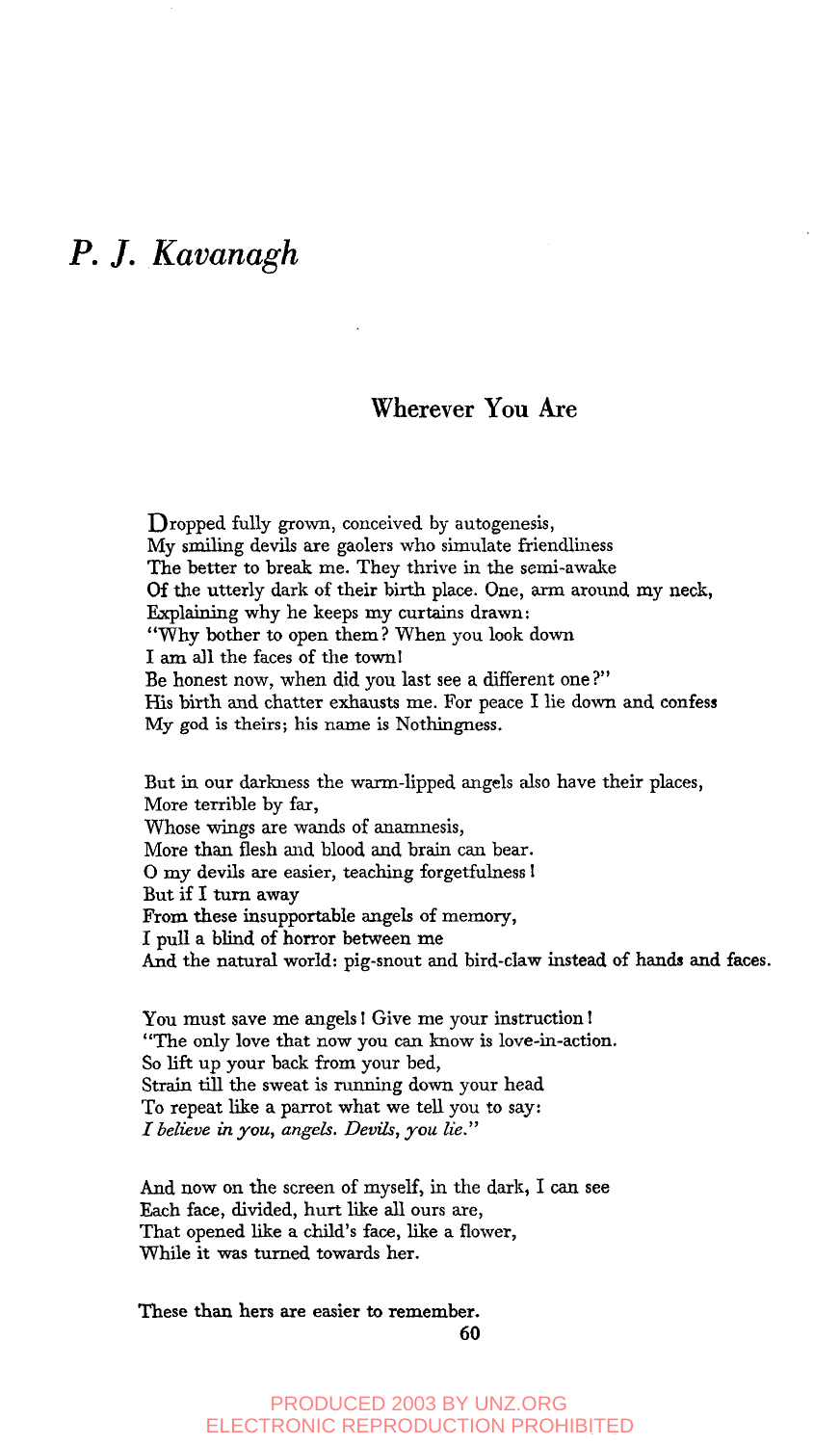## *Poetry*

Quickly mow I What phrases can I mutter, Having reached this far, to weave them like a charm Against the mocking gaolers round my bed Before the dark of me begins to swarm And strangles all the daylight in my head ? How sweeten my tongue? How summon the flavour of her?

Just as prisoners rotting in the black Of forgotten dungeons pick from their stinking straw Half-dry faeces, and use them as chalks to draw Crucifixions, a flower, a beloved name, in the dark, So I use this, my daylong nightlong back-And-forth to scratch your name with. You are the law I live by, in the dark. You, the tenement By rarest luckiest accident Of more than you knew, of more than your mirror sawl

And so in the dark I talk to you outloud. I no longer know if I talk to you or to God.

And what have you to do with prisoners and darkness, Black and white angels, metaphors of pain, Whose soul was so strong it retained that initial, mysterious happiness The rest of us lose at once, and never have again ? You, the silence I strain to listen to, The landscape of the dark I move through. And none of these things. The dark is mine

And yours and ours O help me see How all the angels of the darknesses agree That nothing I have, not even my pain is my own. That under an absence like a stone, I must be gay.